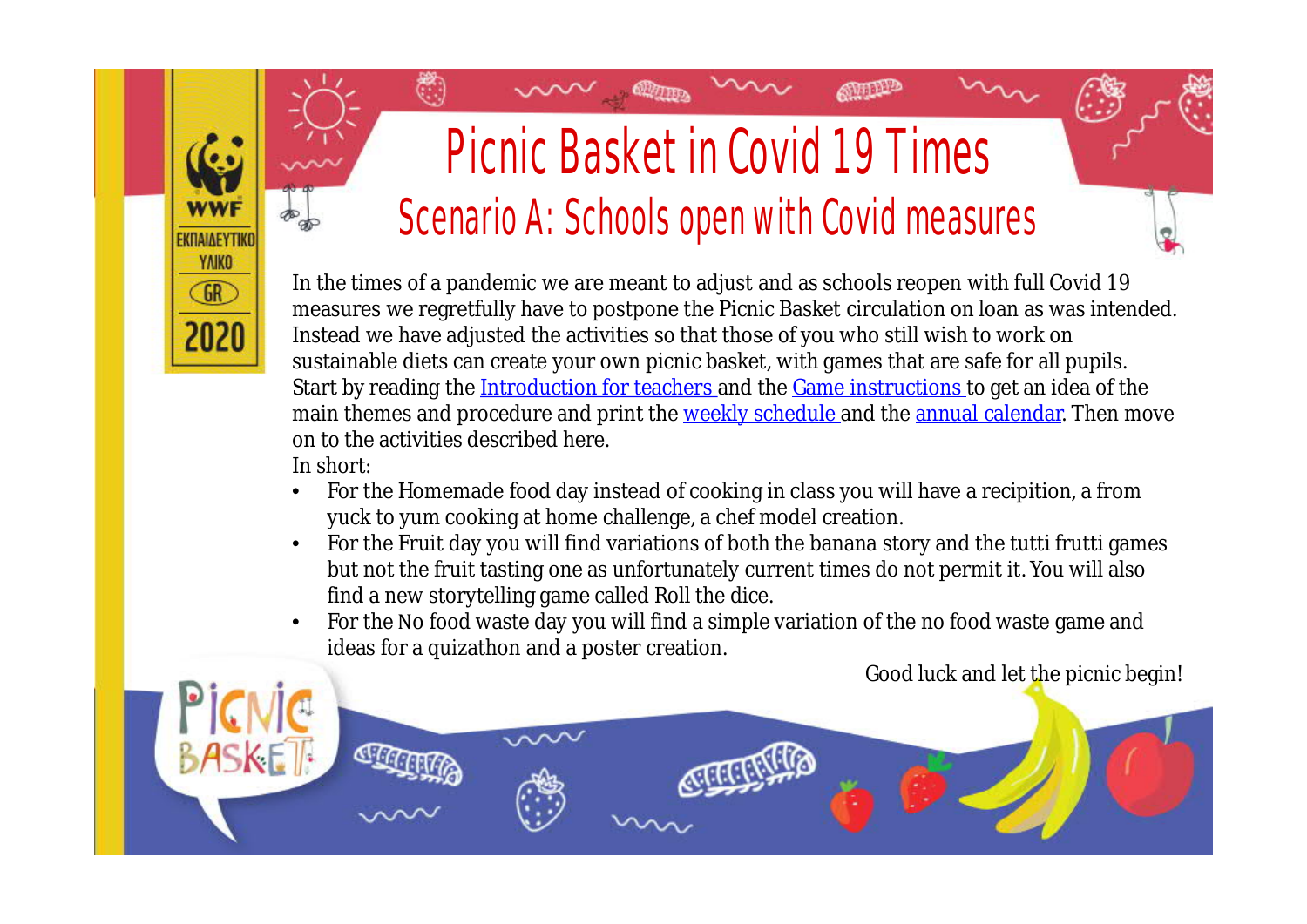**Let's compete!** Ask the pupils to create their own imaginative sustainable snack and bring it to school. Ask them to write down their recipe (and illustrate it with drawings or photos). Select a day for the presentation of the recipes. Select the members of the Recipe Committee. The competition begins! The committee will judge the recipes based on their sustainability and imagination/creativity. (Remember the 3 golden instructions of the Picnic Basket: Eat more local/seasonal fruits and vegetables, opt for homemade food, and no food waste.). The three best recipes win the Golden,

**RECIPITION** 

Silver and Bronze Fork! Think of some great prizes!

Pupils can choose snack ideas from the Cool Bites Cookbook and propose to their parents at home. They can then plan their own snack schedule for the next week or month according to their favorites. Better planning will help them reduce food waste. Discuss why.



All the recipes are put together to create the class's "Cool Bites Cookbook". The cookbook is sent to the parents to use for snack ideas.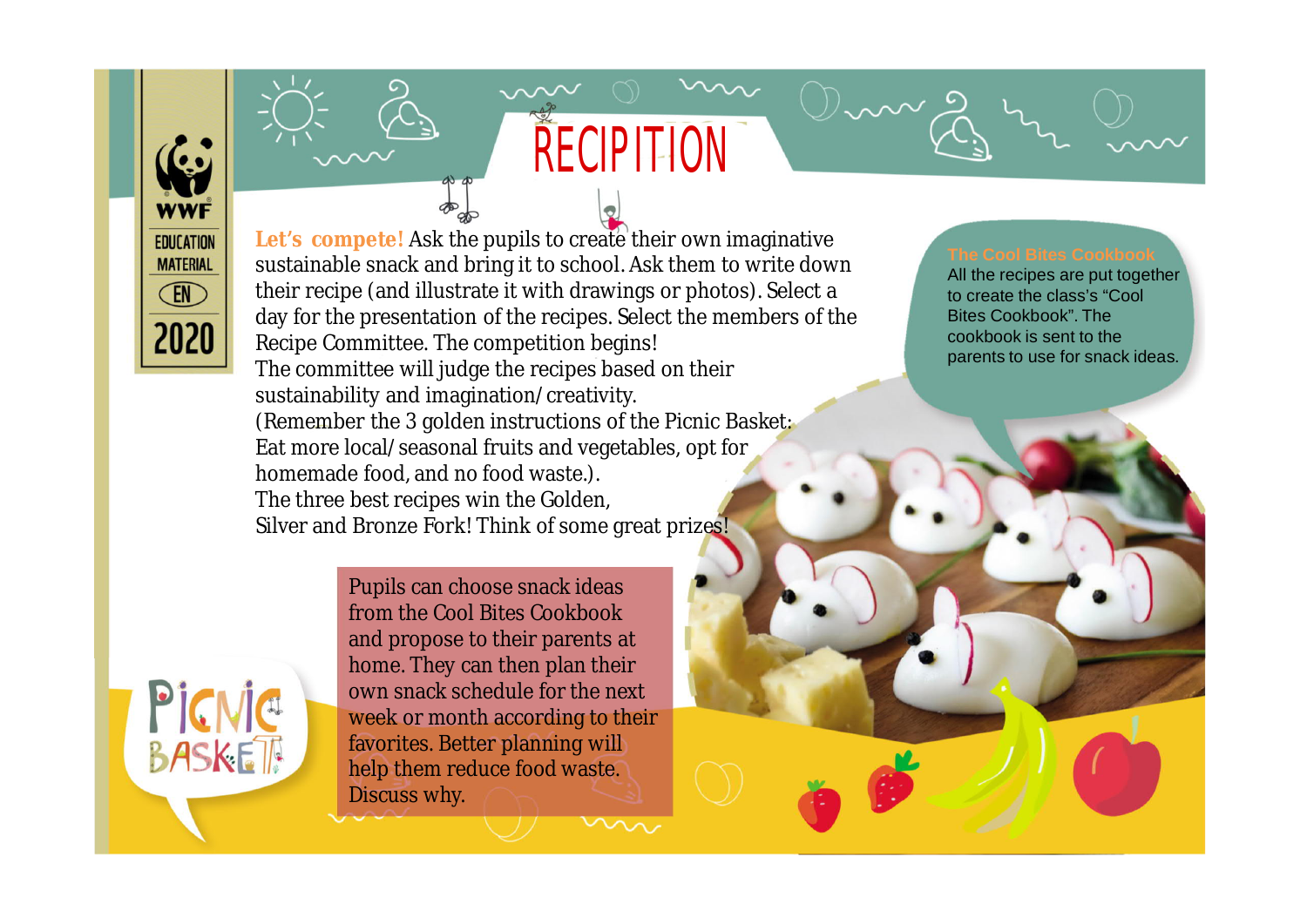

PICNIC

# FROM YUCK TO YUM!

<u> 2009 1911 1911 1911 191</u>

**Creative cooking!** In the classroom brainstorm to define the most "yuck" foods. At home pupils with the help of their parents think of an imaginative way to transform their own yuck food into a yummy snack ingredient. E.g. the loathed cauliflower becomes pizza dough. Pupils take a photo of their creations and bring them to school.

**Click away!** Prepare a photo exhibition at school with the pictures and the recipes.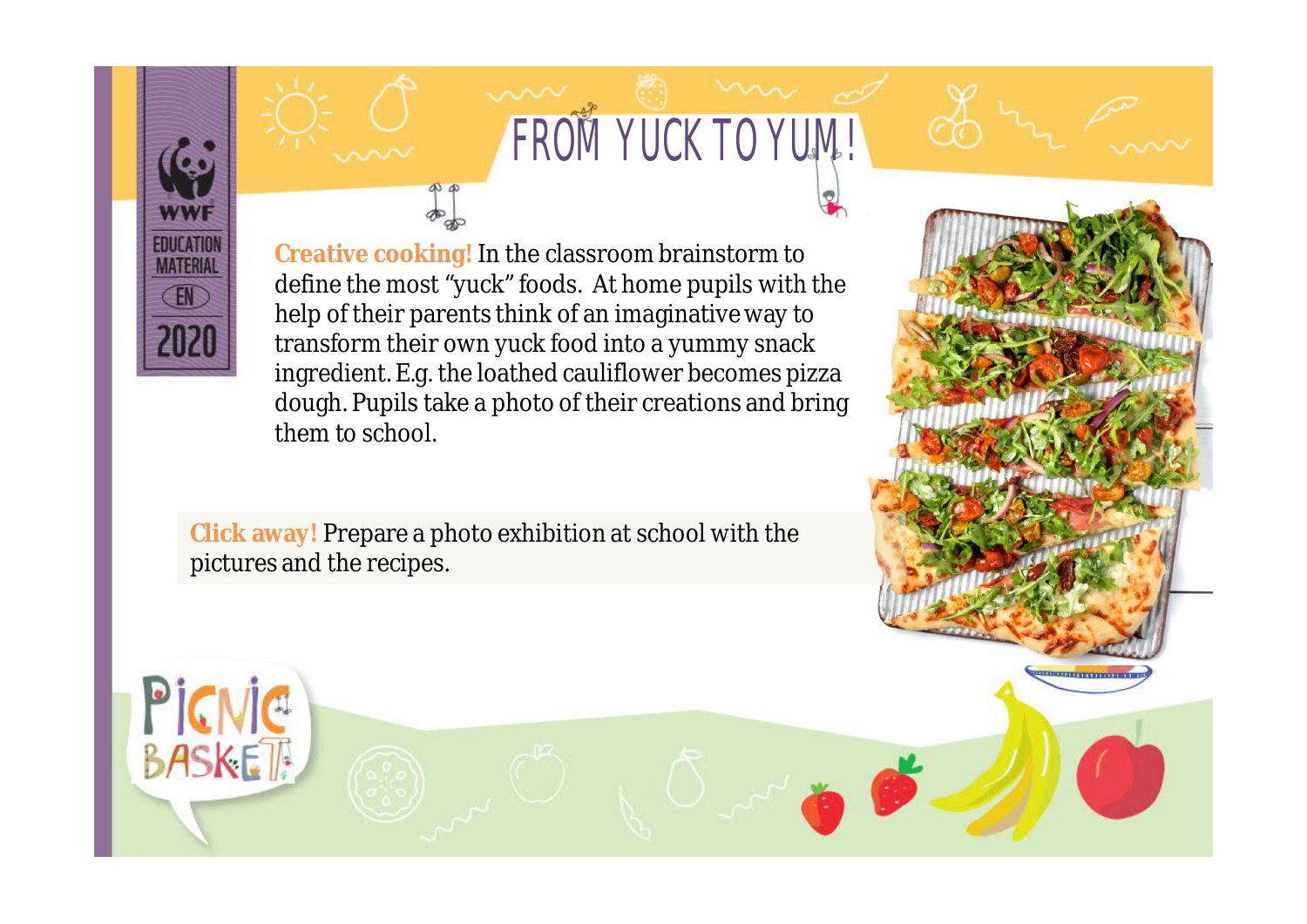## CHEF MODEL

**WWW FOUCATION MATERIA TEN** 2020

**BASKET** 

**Tailor made…** Ask pupils to design and prepare the chef's hat and apron using paper or other ecofriendly material. You can find patron ideas in the internet.

#### **The mask-makers!**

You may also ask them to create their own cloth face mask decorated with motives inspired by sustainable snacks (fruits, vegetables, homemade food etc.)

**Catwalk.** Organise a fashion show to show their creations to the rest of the school.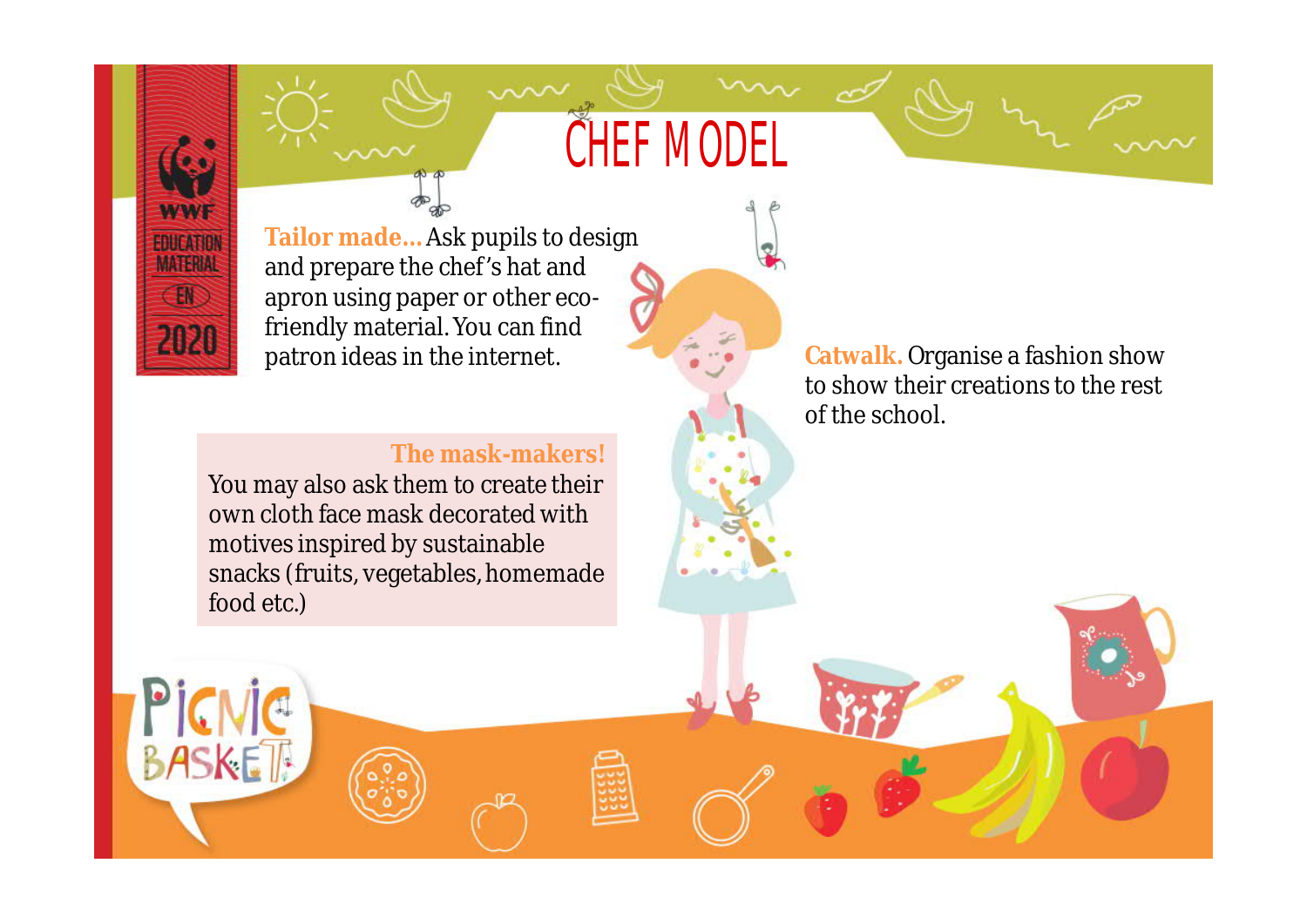**A variation…** Instead of the [Tutti Frutti Uno](https://wwfeu.awsassets.panda.org/downloads/2020_edu_greece_food_educationpack_picnicbaskettuttifruttigame_english_pdf.pdf) use the cards to play a new guessing game. Make sure you print enough so that each pupil has a complete set of the Tutti Frutti unique fruit and vegetables cards. The Guess who game remains the same.

GUESS WHICH…

**You'll never guess…** The game is played in teams of two. Each pupil has their own set of cards open in front of them but hidden from their opponent. They choose one and place it in the center, still hidden. Their opponent must guess which card it is by asking questions that can be answered by yes or no. If, for example, they ask: "Is it a fruit?" and the answer is "no" they then flip over all the fruit cards. If the answer is "yes" they flip over all the vegetables. Through the process of elimination, players will eventually be able to "guess" the chosen card.

EDITOR EN **MATERIAL FN** 

Each player gets one yes or no question per turn and may only make one guess. If a player successfully guesses the opponent's chosen card, the player wins; if the guess is wrong, they lose.

#### **Ideas for questions**

- Is it a fruit?
- Is it a vegetable?
- Does it grow in the spring/summer/fall/winter?
- Is it red/green/purple etc?
- Does it grow on a tree?
- Do we boil/grill it?
- Do we put it on a pizza?
- Does it have a funny name?
- Does it smell nice?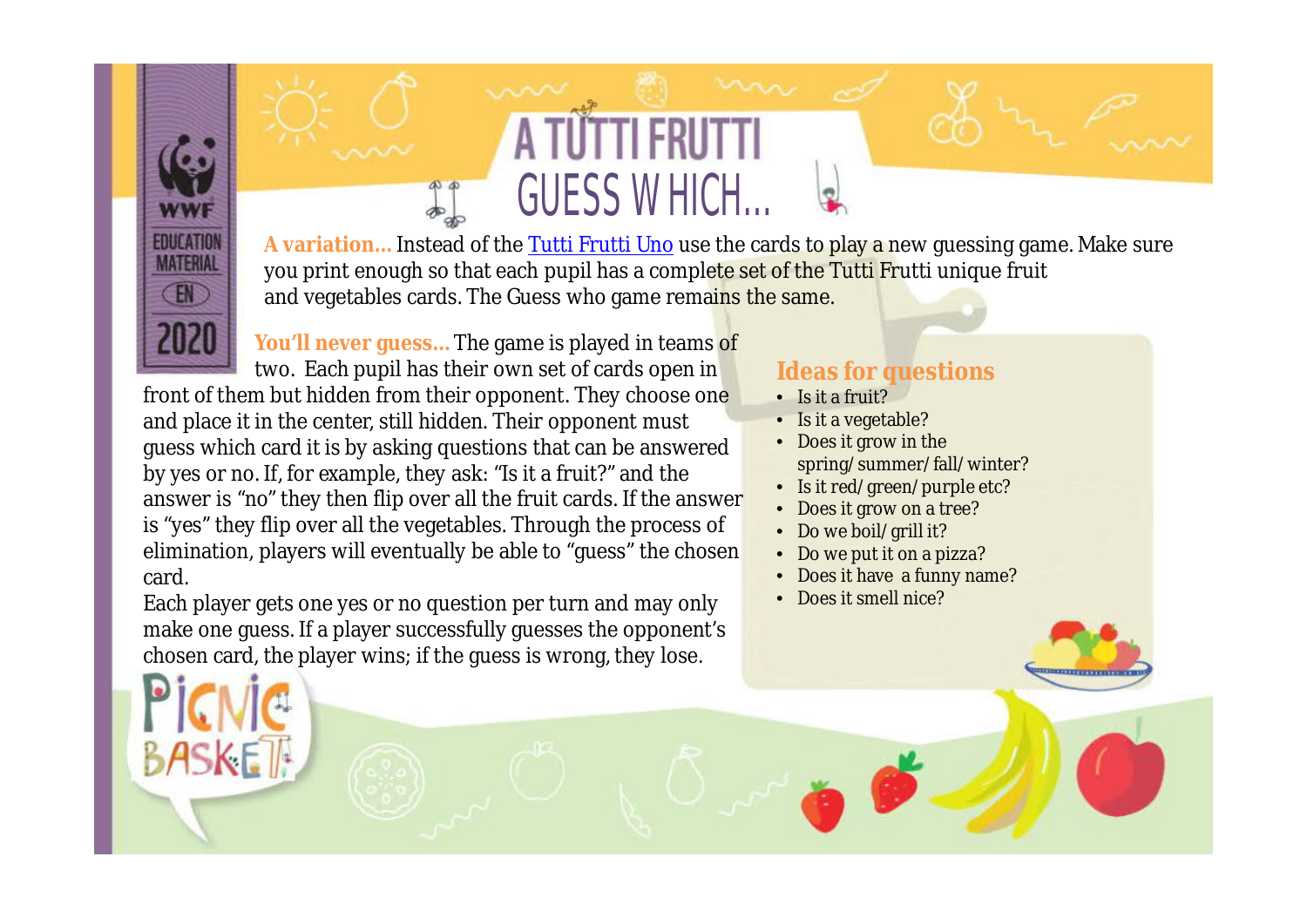

Picnic

**BASKET** 

**Story line…** Present the cards of the Picnic Basket ["Banana](https://wwfeu.awsassets.panda.org/downloads/2020_edu_greece_food_educationpack_picnicbasketbananastory_english.pdf) [story"](https://www.wwf.gr/images/pdfs/pe/PBeng/2020_EDU_Greece_Food_EducationPack_PicnicBasketbananastory_English.pdf?fbclid=IwAR0ErpXgITFoeCC9sWyhViCzAmi-AYk7BW3mMkz7I2-_LhtS9G5P5BCLqtk). Discuss in class the correct order which show the story of its production and place it somewhere they can see it.

VARIATION

Ask pupils to think of another favorite fruit. Ask them to draw its story in separate papers.

Play the same game. Hang the stories on the wall. Discuss why the shortest stories are the most sustainable ones.

#### **Keep your distance** Find out how many fruits you need to place between you and your classmates to keep a safe distance!.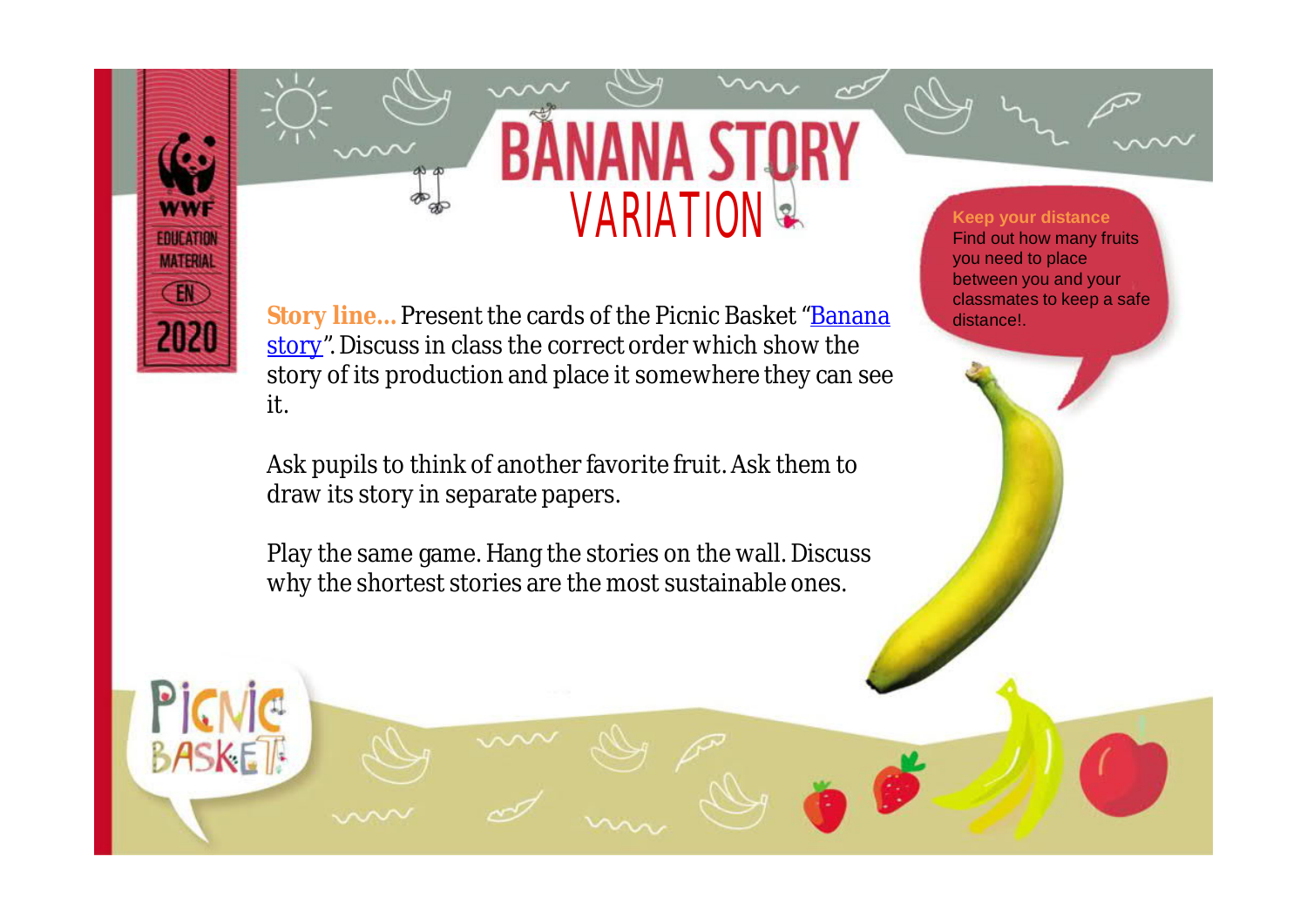### **Once upon a time…**

**EDUCATION MATERIAL** EN

2021

**BASKET** 

Read aloud the Picnic Basket's ['introduction for](https://wwfeu.awsassets.panda.org/downloads/2020_edu_greece_food_educationpack_picnicbasketintroductionforchildren_english.pdf) [children](https://www.wwf.gr/images/pdfs/pe/PBeng/2020_EDU_Greece_Food_EducationPack_PicnicBasketintroductionforchildren_English.pdf?fbclid=IwAR0fFqGB4w2bnWNnSqwxpFduTJyl5vRaksed37IwlM2GqEsjTLuDjU85P_A)'.

ROLL THE DICE

Ask each pupil to create a dice. After they cut out the **[outline of the dice](https://wwfeu.awsassets.panda.org/downloads/dicecutoutpb.pdf)** ask them to draw pictures inspired by the story of the tomato. (e.g. sun, water, seed, plant, field, pesticides, tree, fruit etc) on each of the 6 sides.

Divide the pupils in groups. Every 6-10 pupils throw their own dice near them. The group then has to make up one (crazy) story out of the pictures that are now on the top sides of the dice. An impartial committee votes the funniest story on sustainable food.

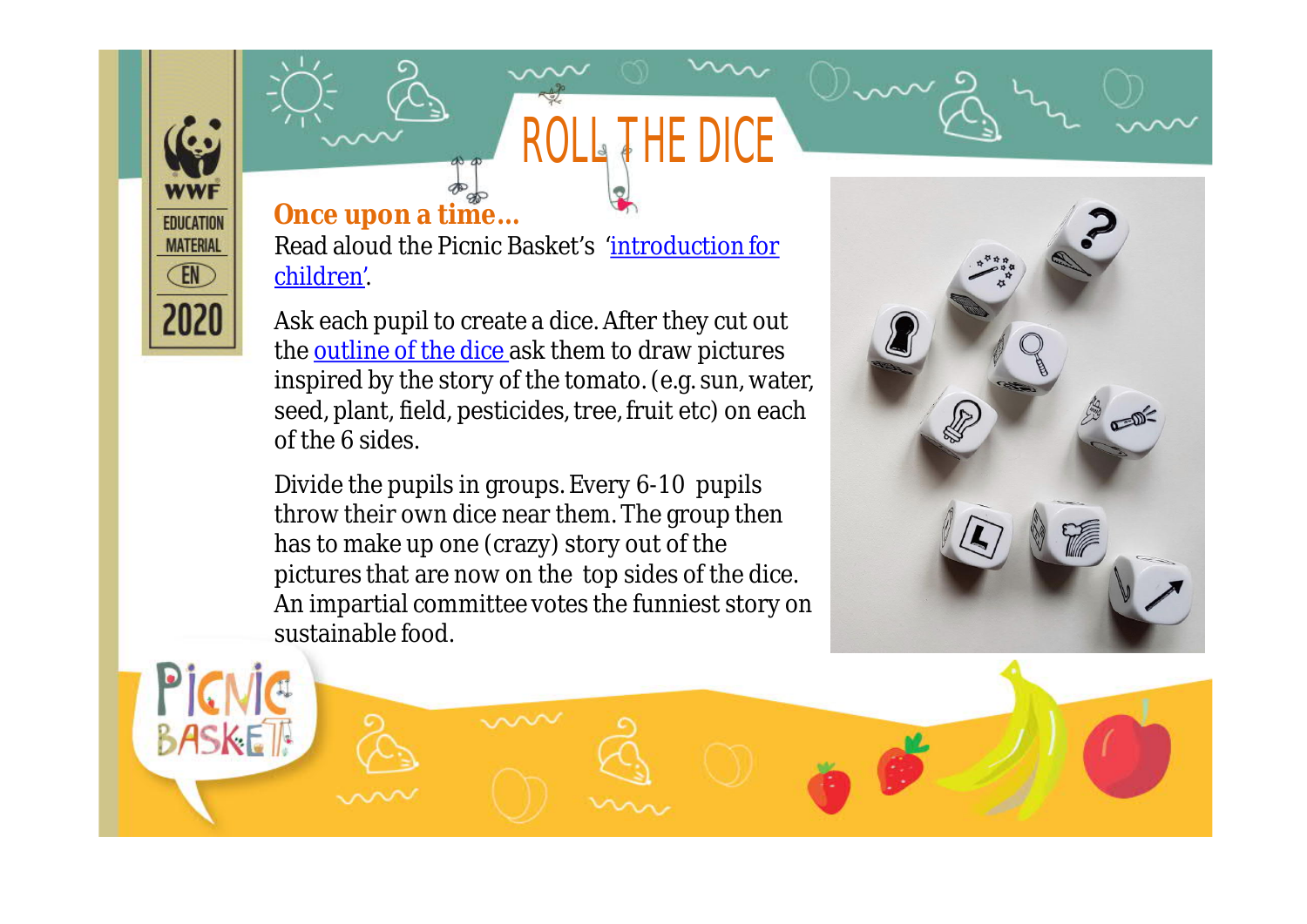